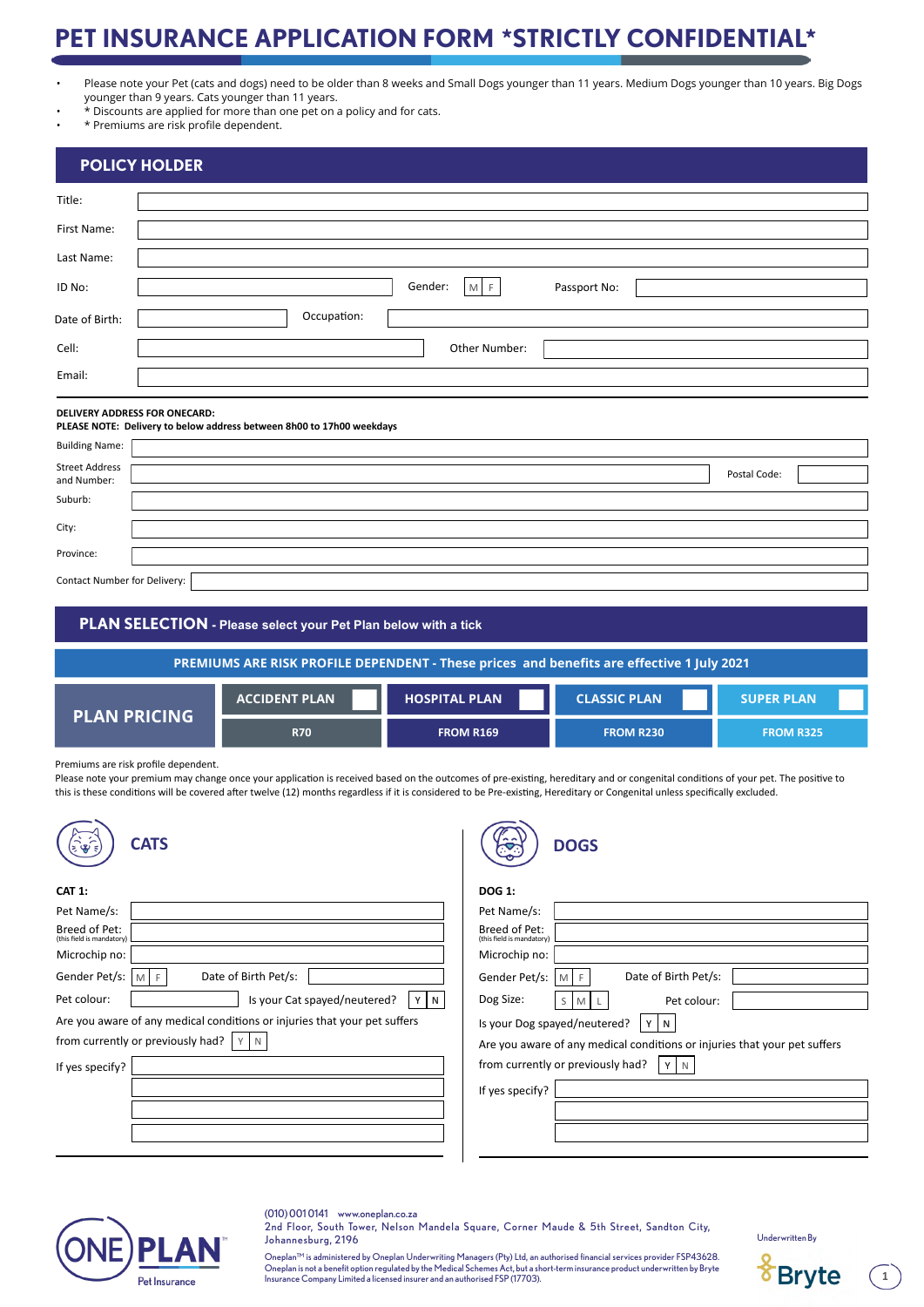| <b>CAT 2:</b>                                                             | <b>DOG 2:</b>                                                             |
|---------------------------------------------------------------------------|---------------------------------------------------------------------------|
| Pet Name/s:                                                               | Pet Name/s:                                                               |
| Breed of Pet:<br>(this field is mandatory)                                | Breed of Pet:                                                             |
| Microchip no:                                                             | (this field is mandatory)<br>Microchip no:                                |
| Gender Pet/s:<br>Date of Birth Pet/s:<br>F.<br>M.                         | Date of Birth Pet/s:<br>Gender Pet/s:<br>E<br>M                           |
| N<br>Pet colour:<br>Is your Cat spayed/neutered?<br>Y                     | Dog Size:<br>S<br>Pet colour:<br>M                                        |
| Are you aware of any medical conditions or injuries that your pet suffers | Is your Dog spayed/neutered?<br>N<br>Υ                                    |
| from currently or previously had?<br>Y.<br>$\mathsf{N}$                   | Are you aware of any medical conditions or injuries that your pet suffers |
| If yes specify?                                                           | from currently or previously had?<br>Y<br>$\mathbb N$                     |
|                                                                           | If yes specify?                                                           |
|                                                                           |                                                                           |
|                                                                           |                                                                           |
|                                                                           |                                                                           |
| <b>CAT 3:</b>                                                             | <b>DOG 3:</b>                                                             |
| Pet Name/s:                                                               | Pet Name/s:                                                               |
| Breed of Pet:<br>(this field is mandatory)                                | Breed of Pet:<br>(this field is mandatory)                                |
| Microchip no:                                                             | Microchip no:                                                             |
| Date of Birth Pet/s:<br>Gender Pet/s:<br>F.<br>M.                         | Date of Birth Pet/s:<br>Gender Pet/s:<br>F<br>M                           |
| Pet colour:<br>Is your Cat spayed/neutered?<br>Y<br>$\mathsf{N}$          | Dog Size:<br>Pet colour:<br>S<br>M                                        |
| Are you aware of any medical conditions or injuries that your pet suffers | Is your Dog spayed/neutered?<br>Υ<br>N                                    |
| from currently or previously had?<br>Y<br>$\mathsf{N}$                    | Are you aware of any medical conditions or injuries that your pet suffers |
| If yes specify?                                                           | from currently or previously had?<br>Y<br>$\mathbb N$                     |
|                                                                           | If yes specify?                                                           |
|                                                                           |                                                                           |
|                                                                           |                                                                           |
|                                                                           |                                                                           |
|                                                                           |                                                                           |
| <b>CAT 4:</b>                                                             | <b>DOG 4:</b>                                                             |
| Pet Name/s:                                                               | Pet Name/s:                                                               |
| Breed of Pet:<br>(this field is mandatory)                                | Breed of Pet:<br>(this field is mandatory)                                |
| Microchip no:                                                             | Microchip no:                                                             |
| Gender Pet/s:<br>Date of Birth Pet/s:<br>F.<br>M                          | Date of Birth Pet/s:<br>Gender Pet/s:<br>F<br>M                           |
| N<br>Y<br>Is your Cat spayed/neutered?<br>Pet colour:                     | Dog Size:<br>$S$ M<br>Pet colour:                                         |
| Are you aware of any medical conditions or injuries that your pet suffers | YN<br>Is your Dog spayed/neutered?                                        |
| from currently or previously had? $ Y N$                                  | Are you aware of any medical conditions or injuries that your pet suffers |
| If yes specify?                                                           | from currently or previously had?<br>Y.<br>$\mathbb N$                    |
|                                                                           | If yes specify?                                                           |
|                                                                           |                                                                           |
|                                                                           |                                                                           |
|                                                                           |                                                                           |
| CAT 5:                                                                    | <b>DOG 5:</b>                                                             |
| Pet Name/s:                                                               | Pet Name/s:                                                               |
| Breed of Pet:<br>(this field is mandatory)                                | Breed of Pet:<br>(this field is mandatory)                                |
| Microchip no:                                                             | Microchip no:                                                             |
| Gender Pet/s:<br>Date of Birth Pet/s:<br>$\mathbb F$<br>M                 | Date of Birth Pet/s:<br>Gender Pet/s:<br>F<br>$\mathsf{M}$                |
| Is your Cat spayed/neutered?<br>Pet colour:<br>Y<br>N                     | Dog Size:<br>S<br>M<br>Pet colour:                                        |
| Are you aware of any medical conditions or injuries that your pet suffers | Is your Dog spayed/neutered?<br>N<br>Y                                    |
| from currently or previously had?<br>Y<br>$\mathsf N$                     | Are you aware of any medical conditions or injuries that your pet suffers |
| If yes specify?                                                           | from currently or previously had?<br>Y.<br>$\mathsf{N}$                   |
|                                                                           | If yes specify?                                                           |
|                                                                           |                                                                           |



(010) 001 0141 www.oneplan.co.za 2nd Floor, South Tower, Nelson Mandela Square, Corner Maude & 5th Street, Sandton City, Johannesburg, 2196

Underwritten By

Oneplan™ is administered by Oneplan Underwriting Managers (Pty) Ltd, an authorised financial services provider FSP43628.<br>Oneplan is not a benefit option regulated by the Medical Schemes Act, but a short-term insurance pro

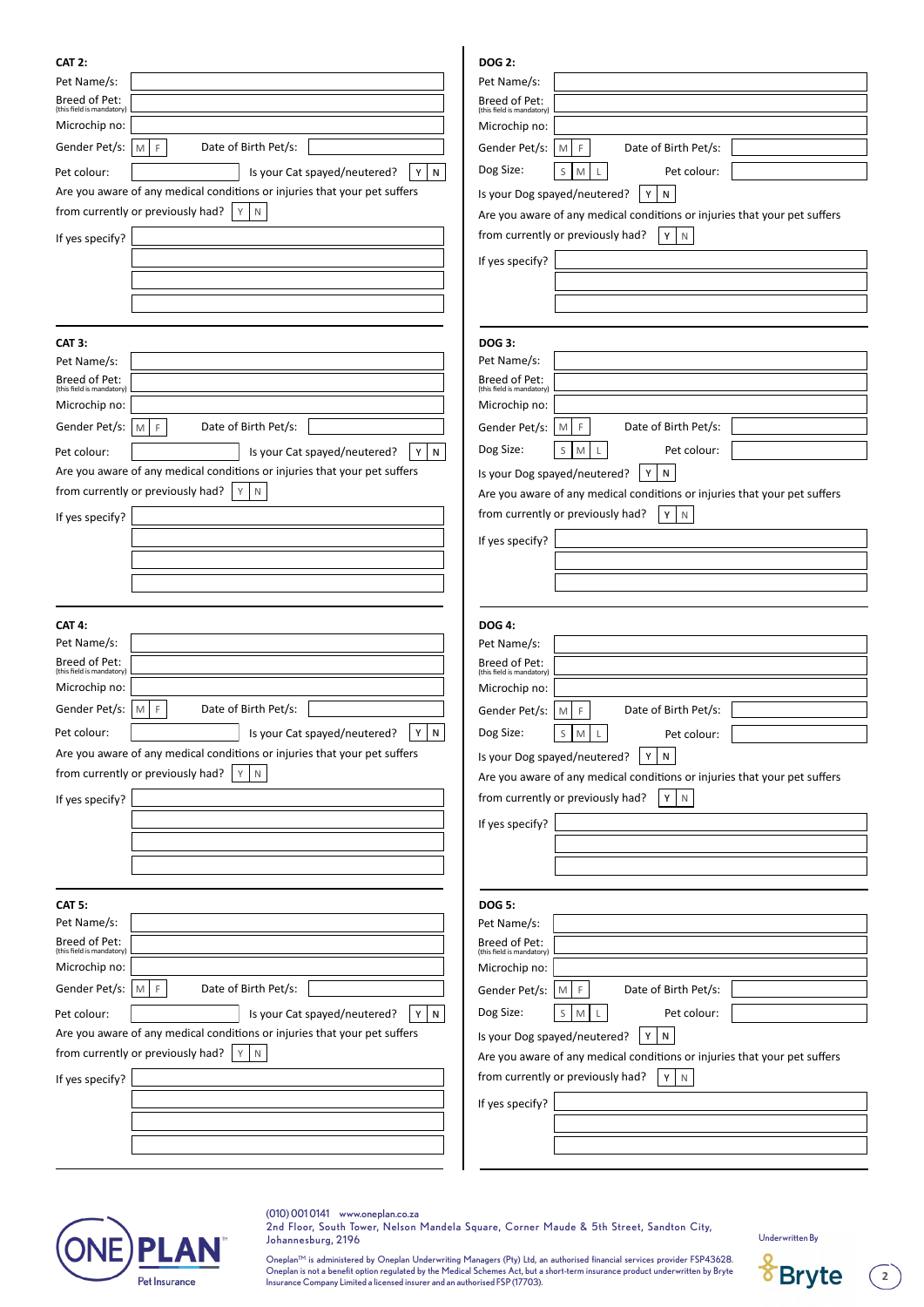| (this field is mandatory)<br>(this field is mandatory)<br>Microchip no:<br>Microchip no:<br>Date of Birth Pet/s:<br>Date of Birth Pet/s:<br>Gender Pet/s:<br>M<br>F<br>Gender Pet/s:<br>$\blacksquare$<br>F.<br>Dog Size:<br>S<br>Pet colour:<br>M<br>${\mathbb N}$<br>Pet colour:<br>Is your Cat spayed/neutered?<br>Υ<br>Are you aware of any medical conditions or injuries that your pet suffers<br>Is your Dog spayed/neutered?<br>Y<br>$\mathsf{N}$<br>from currently or previously had?<br>Y<br>$\mathsf N$<br>Are you aware of any medical conditions or injuries that your pet suffers<br>from currently or previously had?<br>Y<br>$\mathbb N$<br>If yes specify?<br>If yes specify?                                                                    |
|-------------------------------------------------------------------------------------------------------------------------------------------------------------------------------------------------------------------------------------------------------------------------------------------------------------------------------------------------------------------------------------------------------------------------------------------------------------------------------------------------------------------------------------------------------------------------------------------------------------------------------------------------------------------------------------------------------------------------------------------------------------------|
| <b>DOG 7:</b><br><b>CAT 7:</b><br>Pet Name/s:<br>Pet Name/s:<br>Breed of Pet:<br>Breed of Pet:<br>(this field is mandatory)<br>(this field is mandatory)<br>Microchip no:<br>Microchip no:<br>Date of Birth Pet/s:<br>Date of Birth Pet/s:<br>Gender Pet/s:<br>Gender Pet/s:<br>M<br>F<br>M<br>F<br>Dog Size:<br>Pet colour:<br>Pet colour:<br>Is your Cat spayed/neutered?<br>S<br>M<br>Y.<br>N<br>Are you aware of any medical conditions or injuries that your pet suffers<br>${\sf N}$<br>Is your Dog spayed/neutered?<br>Y<br>from currently or previously had?<br>Y<br>$\mathsf N$<br>Are you aware of any medical conditions or injuries that your pet suffers<br>from currently or previously had?<br>Υ<br>N<br>If yes specify?<br>If yes specify?        |
| <b>CAT 8:</b><br><b>DOG 8:</b><br>Pet Name/s:<br>Pet Name/s:<br>Breed of Pet:<br>Breed of Pet:<br>(this field is mandatory)<br>(this field is mandatory)<br>Microchip no:<br>Microchip no:<br>Date of Birth Pet/s:<br>Gender Pet/s:<br>E<br>Date of Birth Pet/s:<br>Gender Pet/s:<br>F<br>M<br>M<br>Dog Size:<br>Pet colour:<br>Is your Cat spayed/neutered?<br>Y<br>${\sf N}$<br>S<br>M<br>Pet colour:<br>Are you aware of any medical conditions or injuries that your pet suffers<br>Is your Dog spayed/neutered?<br>Y<br>${\sf N}$<br>from currently or previously had?<br>$\mathbb N$<br>Y<br>Are you aware of any medical conditions or injuries that your pet suffers<br>from currently or previously had?<br>Y<br>N<br>If yes specify?<br>If yes specify? |
| <b>CHOOSE YOUR EXCESS BUSTER: Waives all excesses on your pet policy. Price Per Month.</b><br>Pet Hospital plan R29 per Pet<br>N<br>Pet Classic plan R29 per Pet<br>N<br>Pet Super plan R36 per Pet<br>N<br><b>CHOOSE YOUR PET MED BOOSTER: Waives excesses and adds Pet Med Booster. Price Per Month.</b>                                                                                                                                                                                                                                                                                                                                                                                                                                                        |
| Pet Hospital plan R35 per Pet<br>Adds R350 per annum<br>N<br>Pet Classic plan R75 per Pet<br>Adds R750 per annum<br>N<br>Pet Super plan R85 per Pet<br>Adds R850 per annum<br>N<br>(010) 001 0141 www.oneplan.co.za<br>2nd Floor, South Tower, Nelson Mandela Square, Corner Maude & 5th Street, Sandton City,<br><b>Underwritten By</b><br>Johannesburg, 2196<br>Oneplan <sup>™</sup> is administered by Oneplan Underwriting Managers (Pty) Ltd, an authorised financial services provider FSP43628.<br>Oneplan is not a benefit option regulated by the Medical Schemes Act, but a short-term insurance product underwritten by Bryte<br><b>Bryte</b>                                                                                                          |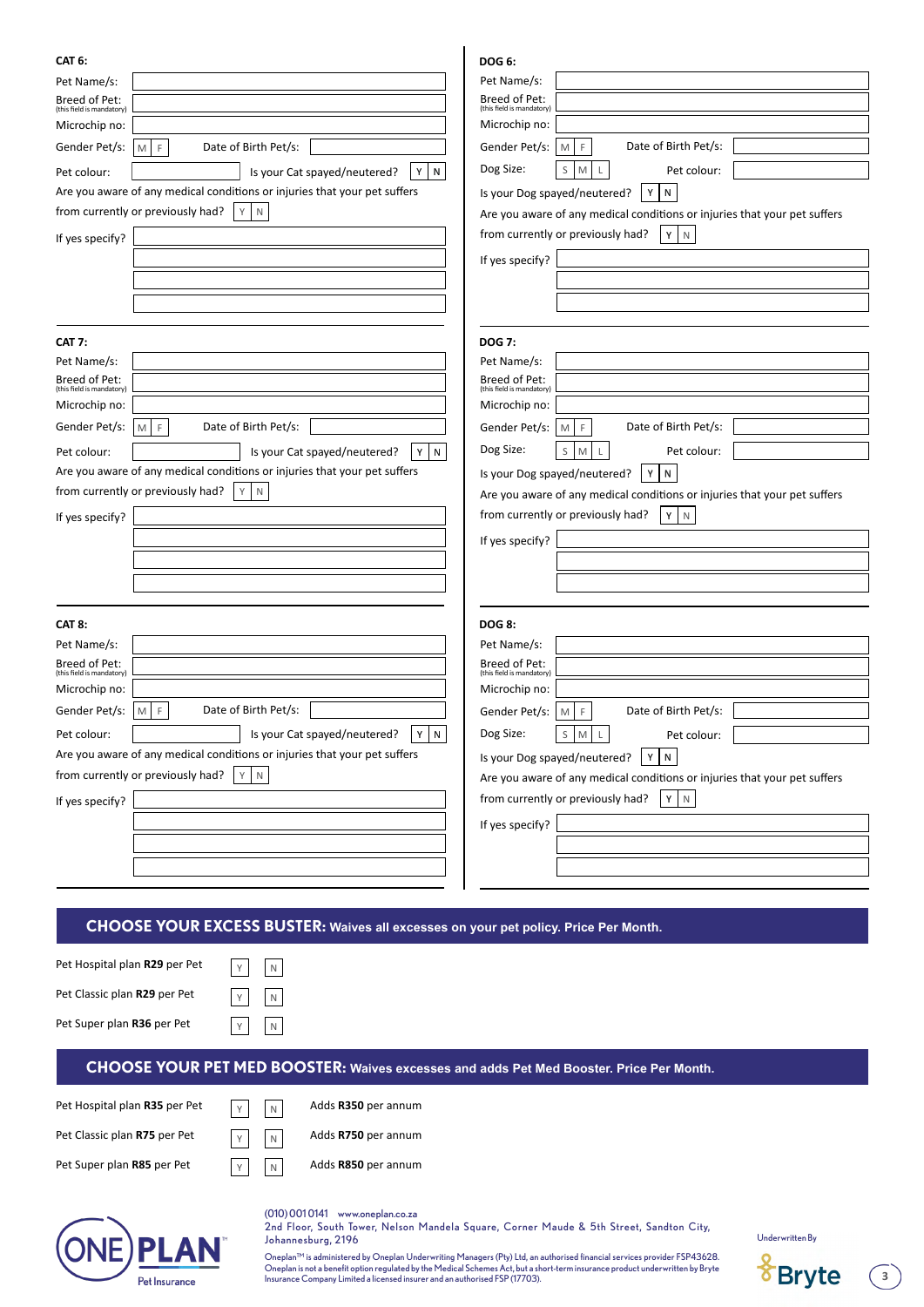# **PAYMENT INSTRUCTIONS**

| Please note we accept payment only via monthly Debit Order. Kindly attach an ATM slip or bank statement with your application form |                                                   |  |  |  |  |
|------------------------------------------------------------------------------------------------------------------------------------|---------------------------------------------------|--|--|--|--|
| Account Type:<br>Savings<br>Cheque                                                                                                 | Transmission                                      |  |  |  |  |
| Monthly Debit Order Amount: R                                                                                                      | Debit Order Date: 1st<br>Day of the month<br>28th |  |  |  |  |
| Bank:                                                                                                                              | Account Number:                                   |  |  |  |  |
| <b>Account Name:</b>                                                                                                               | <b>Branch Code:</b><br>Branch:                    |  |  |  |  |
| Inception Date "when do you want your policy to start"                                                                             |                                                   |  |  |  |  |
|                                                                                                                                    |                                                   |  |  |  |  |
| Account Holders Signature:                                                                                                         |                                                   |  |  |  |  |

# DebiCheck

Thank you for providing your banking details, Oneplan has implemented the DebiCheck approval to validate this contract. Debicheck, ensures our clients debit orders are safe, protected and permission controlled. We will send you an SMS when we process your application, please reply with the number "**1**" to mandate the debit order against your account. The SMS is reverse billed and you will not be charged for the response.

Please confirm the cellphone number linked to your bank account:

# **ONEPLAN TERMS AND CONDITIONS**

I, the undersigned, hereby warrant:

#### **DISCLOSURES:**

That all intermediary (Oneplan Brokers (Pty) Ltd), Administrator (Oneplan Underwriting Managers (Pty) Ltd) and Insurer (Bryte Insurance Company Limited a licensed Insurer and authorised FSP (17703)) information has been made available to me and that I have made an informed decision to take out this policy without the benefit of a full financial needs analysis. Further, I warrant that I have taken note and understand the cover limits, waiting periods and the limitations of this policy. Should there be any dispute as to the information provided, the combined policy wording and schedule that can be found in the Oneplan Mobile App and on the self-service login on the Oneplan, website **[www.oneplan.co.za](http://www.oneplan.co.za)** will be deemed to be correct and will be the basis of this agreement. In no way do I expect that the policy will provide unlimited cover in the event of medical occurrences unless expressly indicated as such. This is an application for a binding insurance contract on the intermediary and myself and no further acceptance of terms and conditions or any other documents will be necessary for this contract to become binding. I fully understand that the Oneplan Pet Insurance Policy is based on insurance cover and that the policy is a month-to-month contract. The cover in this policy has no surrender/cancellation/maturity values and if my premium is unpaid, the cover applicable to the policy will lapse, subject to the Grace Period offered by the Administrator. I further declare that all the information entered by me or on my behalf is true and correct and should any further information be required, I will make this available to the Administrator or Insurer as necessary for my policy or any query related to the policy. The disclosure of medical conditions is true and correct and I am in no way entering this agreement with the knowledge of undisclosed conditions or expected future conditions. The policy schedule necessary for this policy to be binding on the parties will be made available to me electronically.

#### **PAYMENT OF COVER:**

I accept that the payment of any cover due to a valid claim will be paid to the Administrator trust account held in my name, for distribution to the Policy Holder or Provider who has presented valid invoices for services rendered to the Insured Pet of this policy.

#### **INITIAL HERE**



(010) 001 0141 www.oneplan.co.za 2nd Floor, South Tower, Nelson Mandela Square, Corner Maude & 5th Street, Sandton City, Johannesburg, 2196

Underwritten By

Oneplan™ is administered by Oneplan Underwriting Managers (Pty) Ltd, an authorised financial services provider FSP43628. Oneplan is not a benefit option regulated by the Medical Schemes Act, but a short-term insurance product underwritten by Bryte Insurance Company Limited a licensed insurer and an authorised FSP (17703).



**4**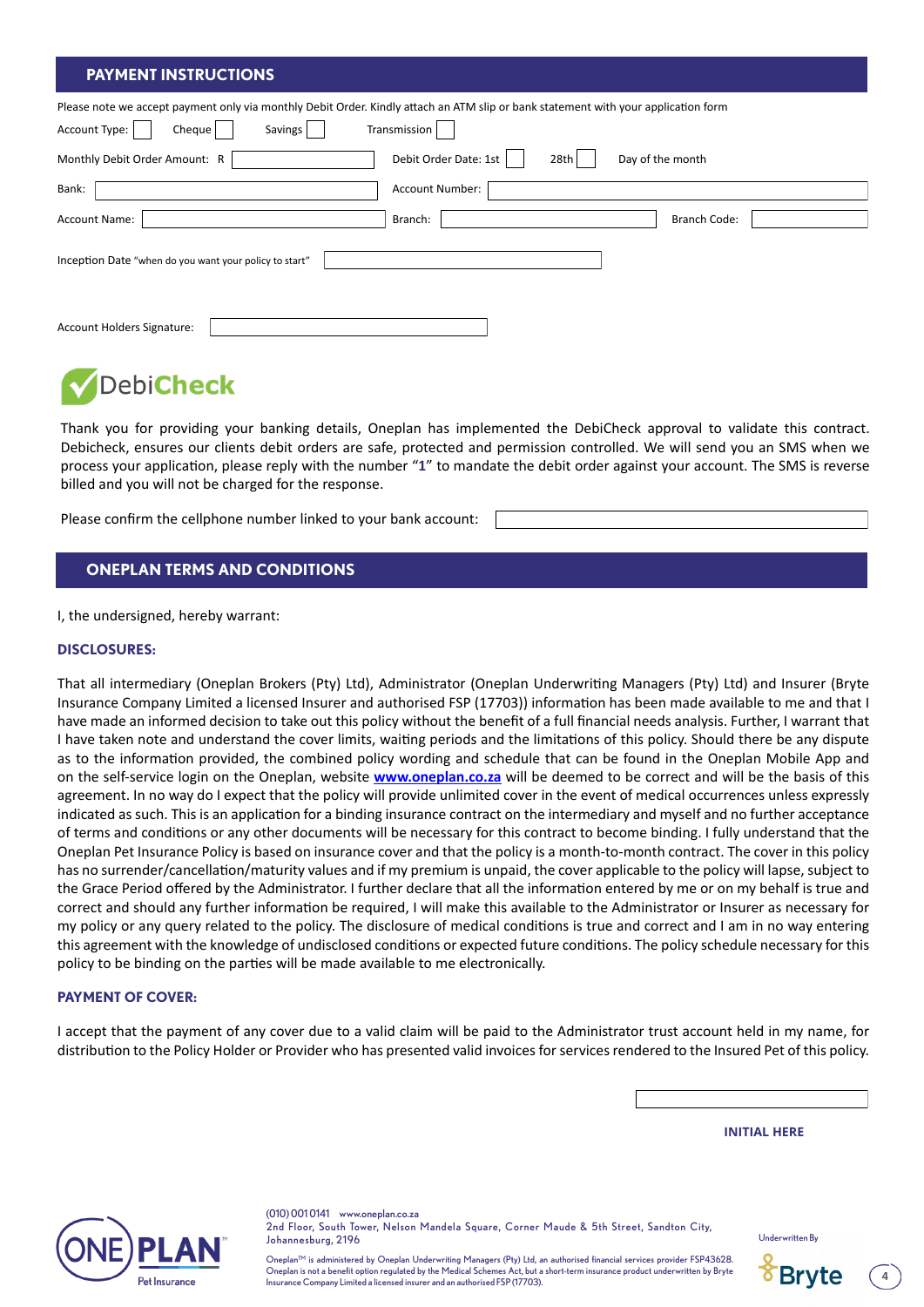### **ACCEPTANCE:**

The Administrator will advise me of the acceptance of the terms of the above policy and if there are any terms and conditions that require additional disclosure for my individual policy.

## **CONFIDENTIALITY, SHARING AND PROTECTION OF PERSONAL INFORMATION:**

We at Oneplan respect your constitutional right to privacy. We are bound by the terms and provisions of both Section 51 of the Electronic Communications and Transactions Act, 2002 ("ECT Act") as well as the Protection of Personal Information Act 4 of 2013 ("POPI Act") regarding the processing of your personal information. We may use necessary legal means to check and validate the information you provide to us such as the information Data Sharing System operated by TransUnion ITC on behalf of the South African Insurance Association. The reason why we collect and use your personal information is for the purposes of providing you with insurance cover, giving you access to our products and services, to conduct market research, to help us improve our products and services tailored to your needs, for audit and record keeping purposes, to comply with legal and regulatory requirements, for the detection of fraud, crime and/or money laundering and to enable us to process your instructions or requests pertaining to your policy or our other products and services. In taking out this policy, you have provided us with your personal information and have further consented to us processing your personal information in accordance with the provisions of the POPI Act and you further confirm that the information you have provided us with is accurate and correct. Oneplan will retain your personal information only for as long as we are legally required to and will destroy the personal information you have provided to us upon your request or when we are no longer required to retain this information by law. You may request Oneplan to delete, amend, update, change or correct your personal information processed by us by sending a request in writing to our Customer Care Manager at the following email address **[care@oneplan.co.za](mailto:care%40oneplan.co.za?subject=)**

### **PAYMENT INSTRUCTIONS:**

I hereby authorise Oneplan Underwriting Managers (Pty) Ltd or appointed collection agent to deduct premiums, excess amounts or any amounts as per the policy schedule and terms and conditions of the parties. I acknowledge that failure / rejection of said debits may result in my policy being suspended or cancelled. I agree that all payment instructions issued by the Underwriter will be treated by my nominated bank as if the instruction has been issued by me personally.

#### **PAYMENT:**

I hereby agree and authorise the above account to be debited every month with the premium amount starting on the inception date or the next business day, the debit order date will fall between the 25th of the month prior to the inception date and the 7th of the month of the inception date. The inception date is deemed to mean the next occurrence of the date chosen. Should this date have passed, the policy inception date will fall into the next calendar month. I acknowledge that all premiums are payable in advance via debit order or Authenticated Collections which will be deducted from my nominated bank account.

#### **DECLINED / FAILED PAYMENTS:**

Will be debited on the next debit order date, that may be run at any time from the date of notification by our premium collection agent of the failed / returned payment as mentioned above. I acknowledge that in the event of declined / failed debits, I may incur additional bank charges as levied by my bank. Should my first payment be returned once, the policy cover will be suspended, and the policy may be re-dated to begin on the first of the following month. No claim will be entertained until the premium has been paid to the Administrator within the Grace Period. I hereby grant permission to the Administrator to double debit my account in the event of a rejected payment. If this double payment is returned, no further attempts will be made to collect premiums and cover will be cancelled with immediate effect. The Administrator reserves its right to collect cancellation fees with whatever means in law necessary to offset the costs of marketing collateral issued and charges as contained herein.

### **ONEPLAN MOBILE APP CLAIMS PROCESS:**

I understand that utilisation of the automated claims process as provided by Oneplan Underwriting Managers (Pty) Ltd, is a formal submission of a claim which may require claim validation.

#### **INITIAL HERE**



(010) 001 0141 www.oneplan.co.za 2nd Floor, South Tower, Nelson Mandela Square, Corner Maude & 5th Street, Sandton City, Johannesburg, 2196

Underwritten By

Oneplan™ is administered by Oneplan Underwriting Managers (Pty) Ltd, an authorised financial services provider FSP43628.<br>Oneplan is not a benefit option regulated by the Medical Schemes Act, but a short-term insurance pro Insurance Company Limited a licensed insurer and an authorised FSP (17703).



**5**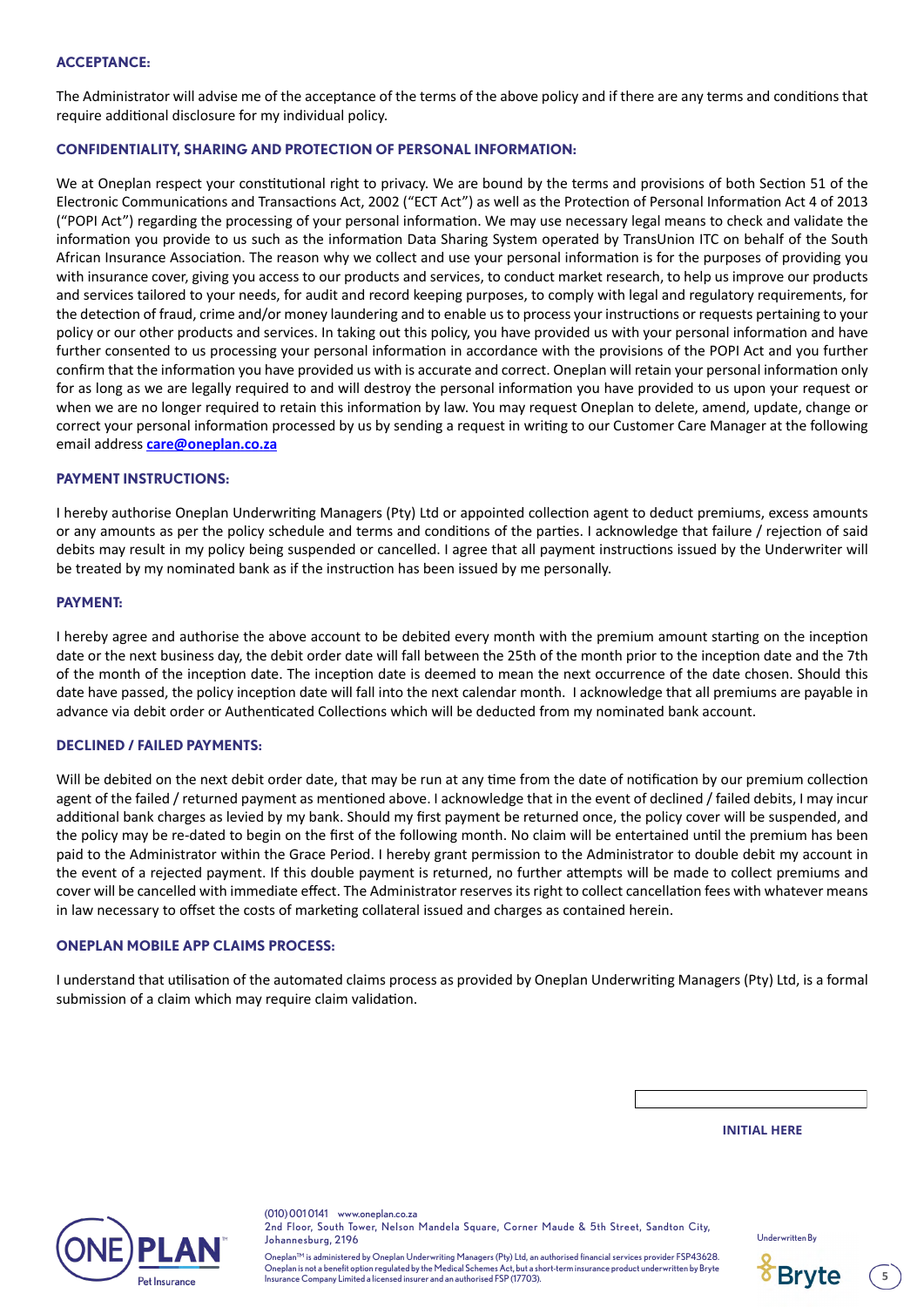#### **ONEPLAN MOBILE APP CLAIM VALIDATION:**

I accept the terms and conditions of the Onecard Transactional Card and the Administrator, as well as the conditions of the policy terms and conditions upon utilisation of my Onecard. I understand that I may be required to furnish a valid proof of payment to validate a claim. Should I fail to provide the requested documentation, I accept that my cover will be suspended after the 48-hour notice period. Should it be found that the claim was invalid or fraudulent I understand that Oneplan Underwriting Managers will utilise whatever means available in law to recover monies paid for fraudulent claims either through debit order or other recovery mechanisms and that failure to recover monies will result in adverse credit listings being brought against the Principal Insured of the policy and may further incur legal charges for the collection of monies, which charges shall be borne by me (the principal insured).

#### **HEALTH LOADING:**

I accept that due to my pet's current medical history, my monthly premium may be loaded with an additional amount as a health loading. I understand that pre-existing conditions (known or unknown) may be excluded for twelve (12) months and/or may increase my monthly contribution.

#### **PREMIUM INCREASES/POLICY AMENDMENTS:**

The Administrators reserve the right to increase premiums or amend the policy cover at their discretion. Notice of any premium increases or cover amendments will be given in writing 31 days before any such changes takes effect.

#### **POLICY INITIATION FEE:**

I consent to my account being debited with the once-off policy initiation and card fee of R160.00 (One Hundred and Sixty Rand) on the same date as my first policy debit order.

#### **PREMIUM REFUNDS:**

Should a policy be cancelled in writing within the first seven (7) days of the date of application (cooling off period), Oneplan will refund you your premium less an early termination penalty fee, calculated on the days you have enjoyed cover, if it has been deducted from your nominated bank account. If the policy is cancelled after the seven (7) days cooling off period, a one calendar month written notification period will apply and the policy will only be cancelled thirty (30) days after the first day of the following month.

#### **CANCELLATION:**

Cancellations requested after the cooling off period is subject to a full calendar month notice period and must be submitted in writing to **[cancel@oneplan.co.za.](mailto:cancel%40oneplan.co.za.%0D?subject=)**

#### **REACTIVATION FEE:**

Should the policy status become cancelled or suspended for whatever reason, a reactivation charge of R160.00 (One Hundred and Sixty Rand) will be charged.

#### **TRANSACTIONAL CARDS:**

Cards are issued per individual policyholder. Additional cards are available at an extra charge of R160.00 (One Hundred and Sixty Rand) per card. This fee, upon request, will be deducted from my account upon a signed request received for new cards.

#### **POLICY DELIVERY:**

The policy documents, Onecard transactional cards, policy guides and associated documents will be sent out within thirty days after the receipt of the initiation fee and successful collection of my first premium collection. The information in the policy schedule as well as in all declarations made will form the basis of the contract, and it is warranted by Oneplan Underwriting Managers (Pty) Ltd that such information is accurate. This policy, however, shall not be invalidated on account of any incorrect statement made in good faith, unless the incorrectness of such statement is of such a nature as to be likely to have materially affected the assessment of the risk under the Policy at the time the policy was issued.

#### **INITIAL HERE**



(010) 001 0141 www.oneplan.co.za 2nd Floor, South Tower, Nelson Mandela Square, Corner Maude & 5th Street, Sandton City, Johannesburg, 2196

Underwritten By



**6**